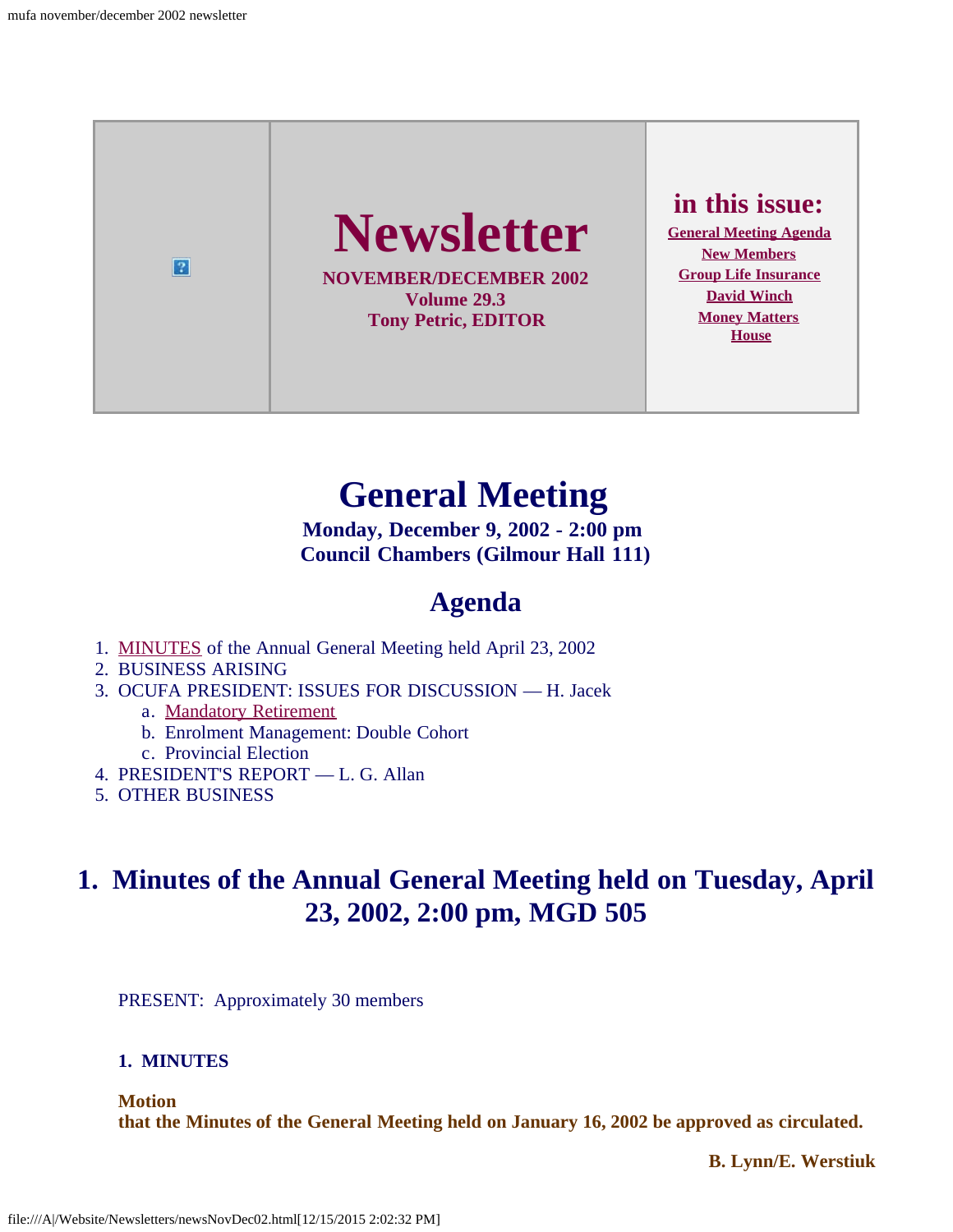#### **2. BUSINESS ARISING**

There was no business arising.

#### **3. COMMITTEE REPORTS**

- a. *Association Standing Committees.* In response to a question from Dr. Nainar, Dr. Davison confirmed that the Joint Committee's request that the employee pension holiday be extended until June 30, 2003 will go to the Board of Governors on April 25 for approval.
- b. *University Committees and Boards.* There were no questions from the floor regarding the reports from these committees.
- c. *Ad Hoc Committees.*

#### **Pension Surplus Distribution**

Les Robb reported that between July 1, 2000 to March 31, 2002, the Pension Plan's assets increased by 5.6%. Any increase in the Plan's assets will be reflected in the surplus distribution; i.e., if the surplus had been distributed on March 31, 2002, an individual's surplus share would have been increased by 5.6%. While there is no guarantee that the fund will stay at this level, members will benefit if the Plan continues to increase in value.

The application to withdraw the surplus has not yet been filed with the Financial Services Commission of Ontario (FSCO). Plan amendments had to be filed with FSCO and with the Canada Customs and Revenue Agency (CCRA) before the application for withdrawal could be filed. The upside is that the interest, discussed above, continues to accumulate.

There is some confusion regarding the buy-back option. Different calendar years are subject to different rules and it depends whether the year is before or after 1990. If after, then a buy-back can trigger a Pension Adjustment and can influence how much RRSP room an individual has. If before, RRSP cannot be affected.

In addition, you need to consider whether the year which you want to buy back is one in which you were or were not a member of another pension plan at some time during the year. If you were not a plan member at any time during the year, then your pension from the buy-back period is capped at 2/3 of the amount of the normal cap. Thus, salaries over \$69,000 (as of July 2000) will be capped. Of course, the expenses or cost of the buy-back will similarly be capped. A new table has been provided so that employees can determine their cost if they are capped. If the year you wish to buy back is one in which you were a member of a pension plan, you are not capped and the original table applies. A more detailed discussion of the buy-back option is on the MUFA web site.

In response to a question from Dr. Nainar, Dr. Robb stated that Human Resources will be contacting those who are ruled ineligible for the buy-back option or if the amount to buy back a year has changed. Dr. Allan observed that the buy-back tables are difficult to interpret.

Option forms are coming in slowly. As of April 15, less than half of the responses had been received.

**Motion**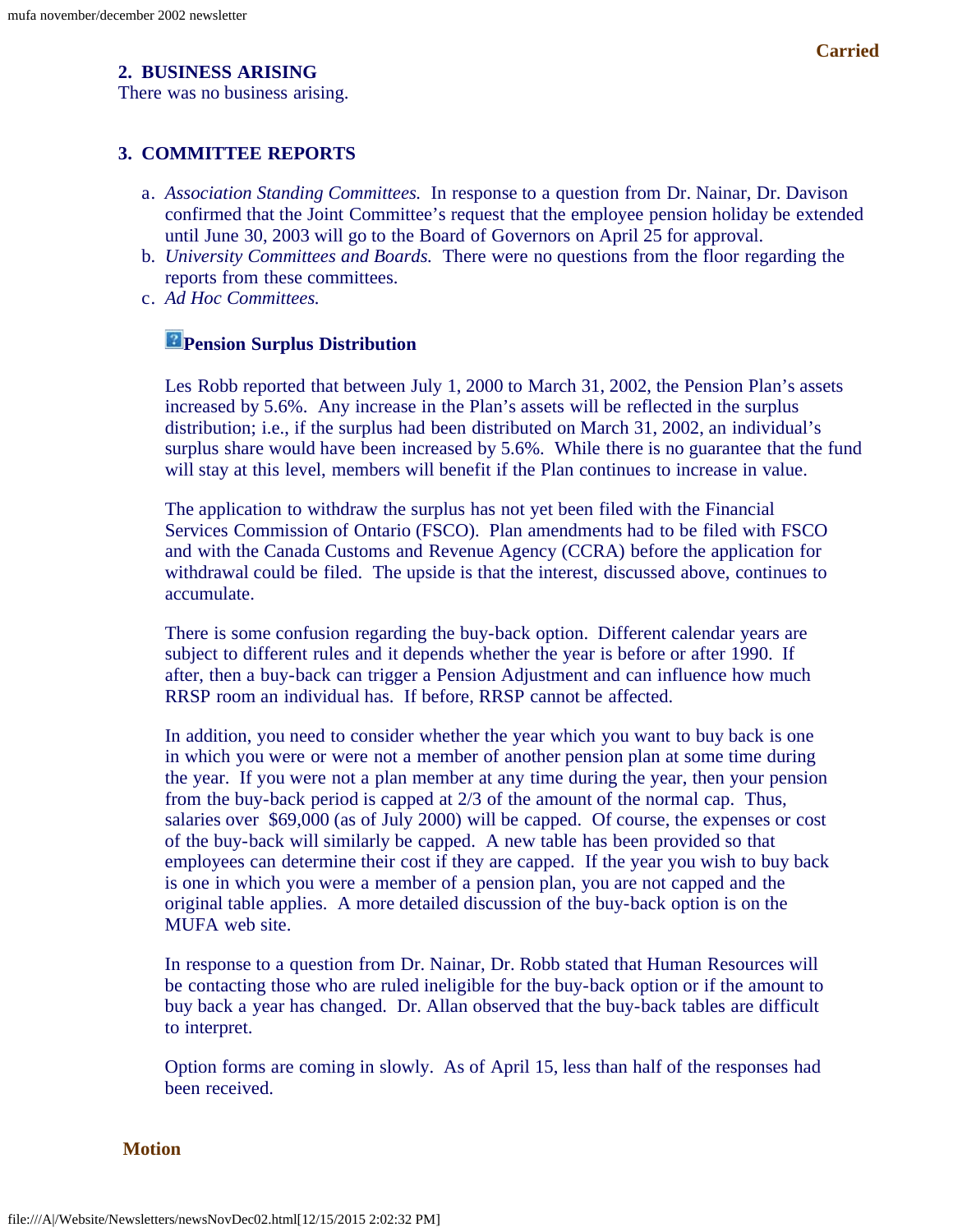**that the committee reports be accepted as submitted.**

 **M. Parsons/B Lynn Carried**

#### **4. TREASURER'S REPORT** - B. Kaczynski

#### a. *Mill Rate*

Dr. Kaczynski reported that the Association was in good shape financially and should be able to meet its commitments even with a reduction in the mill rate.

**Motion that the mill rate be lowered, effective July 1, 2002 from 5.1 to 5.0.**

 **B. Kaczynski/E. Mead Carried**

b. *Preliminary Budget for 2002/2003 and Annual Statement of Income and Expenditure* **Motion**

**that the preliminary budget for 2002/2003 be adopted.**

 **B. Kaczynski/M. Veall Carried**

c. *Appointment of Auditor for 2002/2003* **Motion that Hoecht Galvin Chartered Accountants be appointed as the auditor for the Faculty Association for 2002/2003.**

 **B. Kaczynski/D. Verma Carried**

#### **5 . RETURNING OFFICER'S REPORT** — E. Mead

As Returning Officer for the election of an Executive Committee for 2002/2003, I hereby report that, as there were no further nominations by the April 1, 2002 deadline, the Nominating Committee's slate, which was distributed to the membership on March 18, 2002, is declared elected.

The 2002/2003 Executive is as follows:

President Lorraine Allan Past President Tom Davison Vice-President Adele Reinhartz Members Joseph Adamson, Vikki Cecchetto, Trevor Chamberlain, at Large Nibaldo Galleguillos, Gerald Moran, Marilyn Parsons, Tony Petric, Geoffrey Rockwell, Mary Anne Trainor, and Eva Werstiuk.

**6. PRESIDENT'S REPORT** — T. M. K. Davison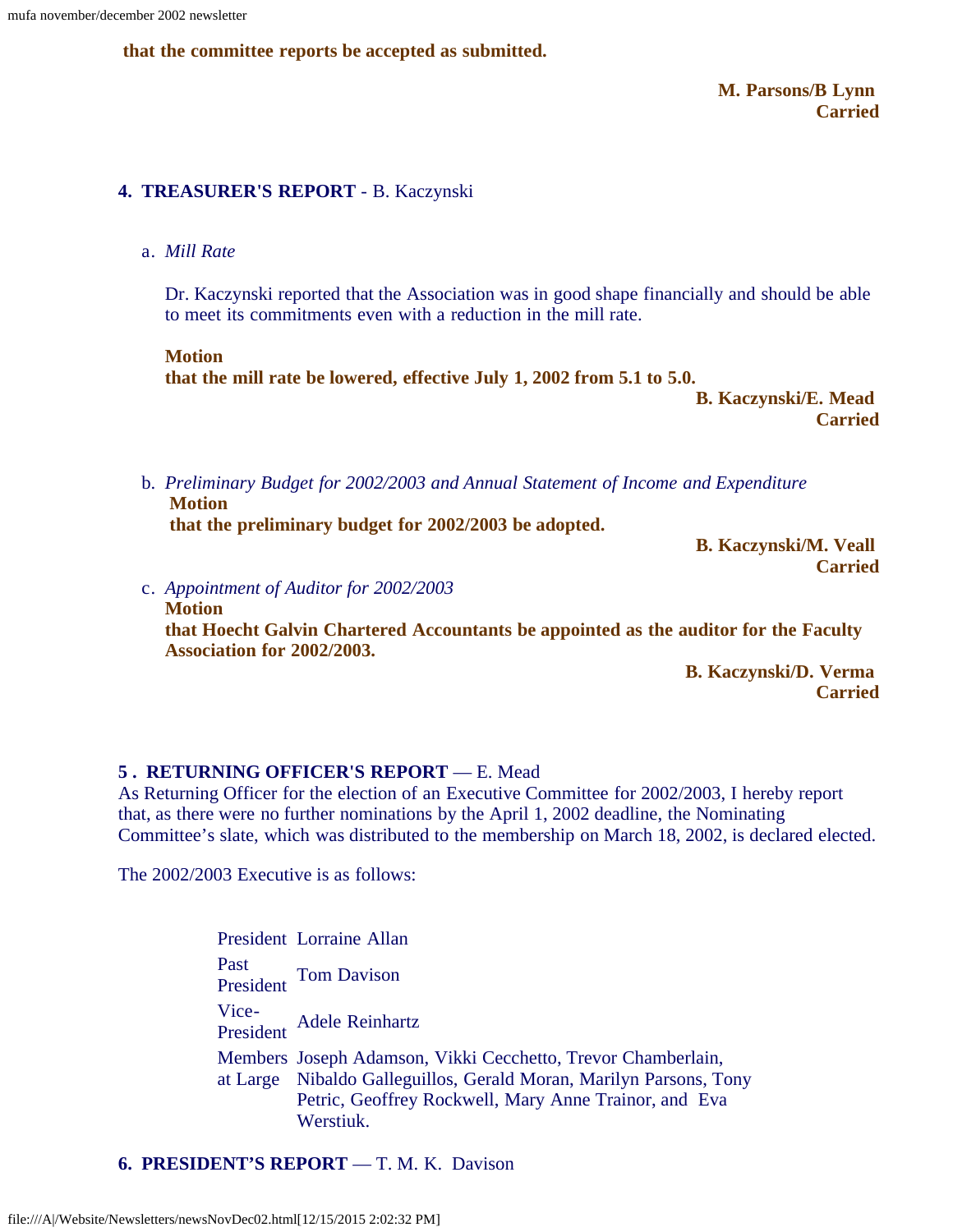I will bring you up to date on what has been happening since the General Meeting in January. You have already heard about the work of the Remuneration Committee and its consequences. Our rather smooth negotiations with the Administration in the Joint Committee were due in no small part to the leadership of Bernadette Lynn. Also Les Robb has just reported on the ongoing Pension Surplus Distribution saga.

A small-j committee has been constituted (Joint MUFA/Senate Committee to review the Load Teaching Document) to consider our Load Teaching document. Our representatives are Lorraine Allan and John Weaver, and the Senate representatives are Naresh Agarwal and Rhonda Lenton. It is hoped that their work will be complete by September, at which time the Joint Committee will deliberate their recommendations.

The Joint Committee is currently reviewing the teaching in twilight hours document (Memorandum of Agreement regarding the Teaching of Day Classes and Teaching in the Twilight [5:30-6:20 pm] Hour). It is hoped that this discussion, too, will be completed in September.

Senate has constituted an *ad hoc* committee to review the University Planning Committee's performance since its inception. There are six members of this committee, three of them being faculty. We were successful in asserting our right to nominate one of the faculty members. This is Fred L Hall, the author of the report that led to the founding of the UPC. The other faculty members are Susan Watt and Peter Sutherland.

In other news, your Executive decided on your behalf to donate \$10,000 to CAUT's Academic Freedom Fund. CAUT is hoping to raise \$1,000,000 for this Fund. If all faculty associations match our gift, this is feasible. You will note that we managed this while taking a contribution holiday (in March) and lowering the mill rate.

I now must indulge in a Cassandra moment. I view with trepidation and dismay the growing practice in Science and Engineering of permitting faculty members on the CP/M scheme to opt out of teaching if they have external grants that permit or encourage this. By removing excellent researchers from undergraduate teaching, this will tend to demolish our claim to be a researchintensive, student-centred University. I foresee problems administering the CP/M scheme as a result of this, if the practice becomes more widespread.

Ending now on a more cheerful note, I would like to thank my hard-working Executive for their service to MUFA. Of course on my own and their behalf, I thank Kelly and Phyllis, our staff, for their ability to make the day-to-day running of MUFA so incredibly smooth. Thank you.

#### **7. OTHER BUSINESS**

- a. *Enrolment.* Dr. Franek expressed his concern regarding overcrowding in the classrooms. He wondered if MUFA could intervene to improve the situation. Dr. Davison recognized the problem and added that because of the double cohort, this and many other problems were only going to get worse in the next few years. Next year's Executive will be focussing on the ramifications of increased enrolment due to the double cohort. Dr. Jacek reported that McMaster has an official enrolment plan which was endorsed by the University Planning Committee in 1999. This year the University is already over half way to next year's enrolment numbers. The University is taking in too many students which will only strain resources and debase the quality of education. He urged members to write to both the President and the Provost demanding that the University stick to the official enrolment plan.
- b. *Words of Appreciation.* On behalf of the MUFA Executive, Lorraine Allan thanked Tom Davison for a most enjoyable year on the Executive and for his strong leadership as MUFA President. She added that he managed to avoid the usual presidential "crisis" because of his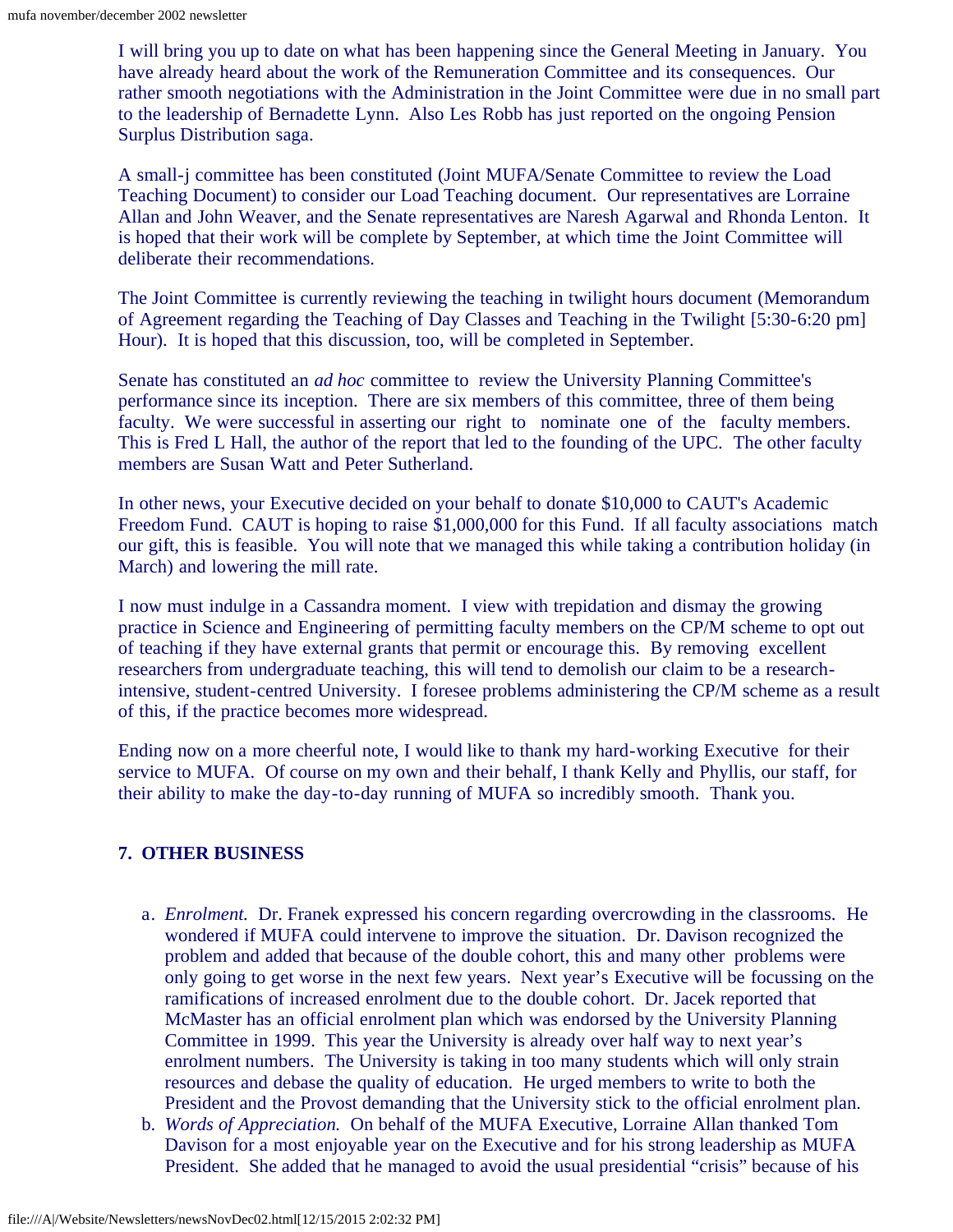ability to handle situations effectively and efficiently. Members concurred with a round of applause.

There being no further business, the meeting was adjourned at 2:45 p.m.

## **3. MANDATORY RETIREMENT DISCUSSION PAPER**

<span id="page-4-0"></span>Stemming from discussion at the June 2002 Board meeting, the OCUFA Board decided to undertake a study of mandatory retirement so as to obtain further information about 1) salaries of members before and after the age of 65; 2) the potential introduction of post-tenure performance review; and 3) the impact on planning and replacement procedures within programs. Special regard was to be made to obtain information about the experiences of university faculty associations in provinces where there is no mandatory retirement legislation (Quebec, Manitoba, Alberta and New Brunswick). This is the first draft discussion paper in response to the Board motion. Further data with regard to the specific questionnaires submitted by universities in Alberta, Manitoba, Quebec and New Brunswick will be forthcoming.

#### **Introduction**

Under the current Ontario Human Rights Code, an employee's right to be free from discrimination because of age is limited to people between the ages of 18 and 65. For faculty and academic librarians the impact of this is that, unless a faculty association has been able to negotiate extended employment rights, the decision as to their right to remain resides exclusively with their university administration.

OCUFA has a long standing policy position opposing mandatory retirement. In fact, OCUFA was one of the principles in a landmark case on mandatory retirement. In June of 1985, the OCUFA Board members passed a motion to pursue test cases on mandatory retirement in conjunction with CAUT and the other provincial faculty associations. The test case, involving seven university professors in a case known as McKinney *et al.,* was pursued all the way to the Supreme Court. In a decision dated December 6, 1990, the justices stated that universities were beyond the terms of reference of the Charter. Notwithstanding, while all the justices agreed that mandatory retirement fundamentally violates the Charter, five of the seven ruled that the violation was a reasonable limit on an individual's rights. The two dissenting justices were women, who argued that mandatory retirement was particularly unfair to women and other underprivileged groups who often start their academic careers later in life.

It needs to be pointed out that the courts have supported the mandatory retirement of individuals even where the human rights code prohibits discrimination on the basis of age. A significant case in this regard was that of Olive Dickason who was a tenured full professor at the University of Alberta and was forced to retire at the age of 65 because of a mandatory retirement clause in the collective agreement between the university and its academic staff. The province of Alberta did not at that time (and still does not) have mandatory retirement legislation in place. Ms. Dickason filed a complaint with the Alberta Human Rights Commission alleging that her forced retirement was in violation of the *Individual's Rights Protection Act* by discriminating against her on the basis of her age. There is a section in the Act which allows discrimination if the employer can demonstrate that the breach was reasonable and justifiable in the circumstances. A board of inquiry was appointed to hear Ms. Dickason's complaint and decided in her favour. The Court of Queen's Bench upheld that decision, but it was overturned by the Alberta Court of Appeal.

The Supreme Court judgement, published in 1992, upheld the decision on the grounds that the discrimination on the basis of age was reasonable and justifiable. In the ruling the Justices found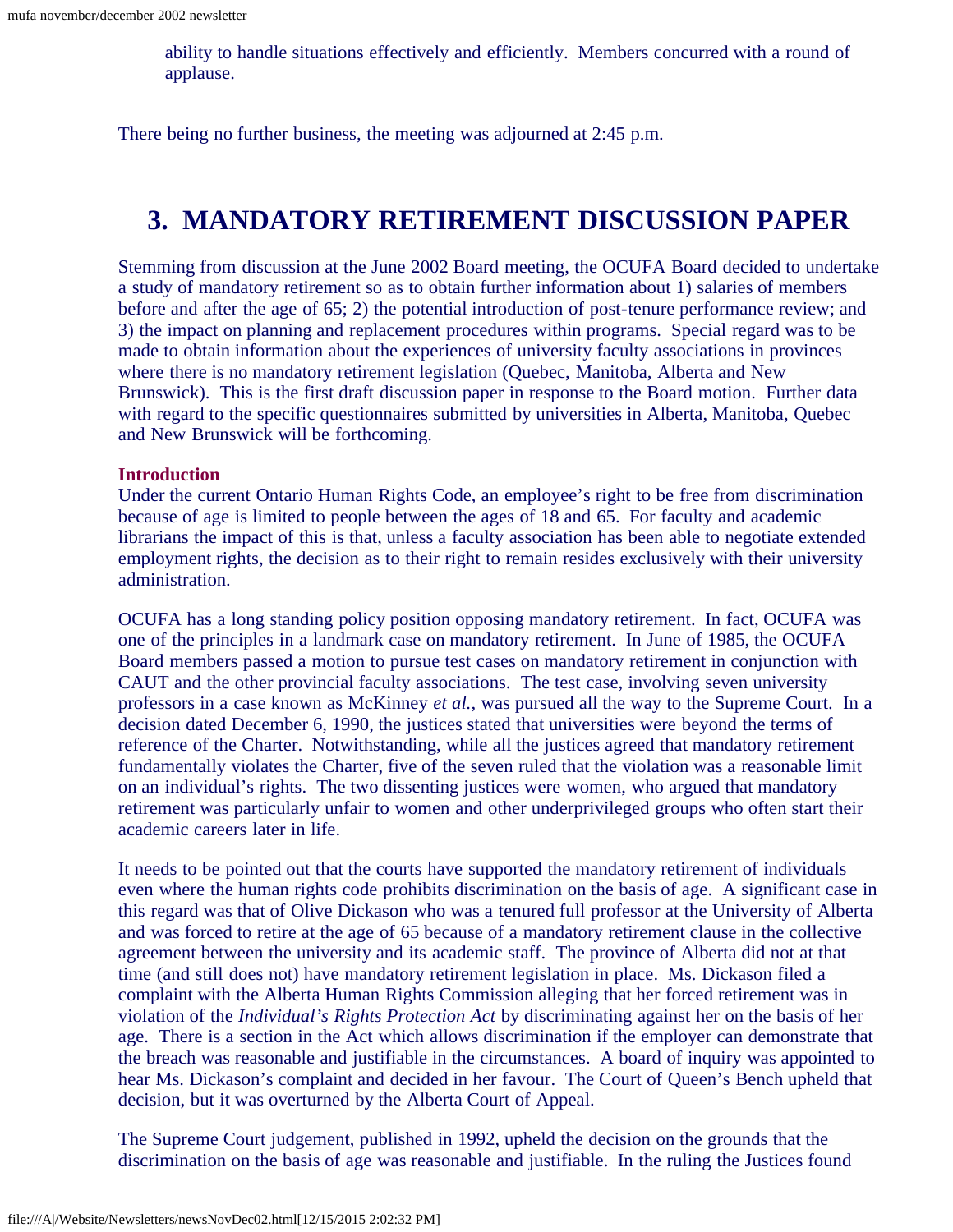#### that:

*it was the total package and trade-offs found in the collective agreement that made the subject rule reasonable and justifiable. In Dickason, a faculty member was required to retire at a certain age, but that the same faculty member had benefited from security of tenure and a pension scheme. Therefore, the Dickason case can be distinguished on its facts. There was no trade-off of any other benefits for the excluded group. In fact having been excluded from the Buyout payment, if they returned to work it would not have been in the same condition of employment as when they left. The returning Complainants would be subject to the across the board wage reduction and limited scheduling structure as part-time employees that arose out of other terms of the Buyout Program.*

*The objectives of mandatory retirement were stated to be the preservation of tenure, the promotion of academic renewal, the facilitation of planning and resource management and the protection of "retirement with dignity" for faculty members. Like the objectives put forward in McKinney, in which they are subsumed, they are of sufficient significance to justify the limitation of a constitutional right to equality. The impugned retirement practice is rationally connected to the objectives cited. The retirement of faculty members at the age of 65 ensures that the university may readily predict the rate at which employees will leave the institution and that positions are opened for new faculty. Mandatory retirement also allows the university to renew its faculty by introducing younger members who may bring new perspectives to their disciplines. It provides a means of remedying the twofold problem of limited funding and a "bulge" in the age distribution of professors. As well, the policy supports the existence of a tenure system which creates barriers to the dismissal of faculty members thereby enhancing academic independence. In the university setting, mandatory retirement also withstands the minimal impairment test. No obvious alternative policy exists which would achieve the same results without restricting the individual rights of faculty members. Finally, the effects of the prima facie discrimination are proportional to the legitimate objectives served.*

Recent events have brought mandatory retirement to the forefront of the public policy agenda. The Ontario Human Rights Commission in a paper published in June 2001 entitled *Time for Action: Advancing Human Rights for Older Ontarians*, which argues that mandatory retirement should be revisited as a public policy issue.

Also, there was a recent decision by British Columbia's Court of Appeal which determined that mandatory retirement policies of public bodies must be justified on a case by case basis. The majority of the B.C. Court of Appeal stated that the Supreme Court of Canada case, McKinney *et al.,* was not definitive of the constitutionality of all retirement policies in the private sector, and does not relieve the employer of the responsibility to establish that its policy of mandatory retirement is justifiable under the Charter. However, the judgement also notes that the McKinney judgement was upheld only because of its context within the university sector.

#### **Current Canadian Context**

The situation with regard to mandatory retirement in those provinces where it has not been legislated by the government is complex. Despite the lack of a legislated retirement date, many of the universities have negotiated mandatory retirement policies, which are part of faculty collective agreements, and which are strictly adhered to. The New Brunswick Human Rights Commission provides an interesting example of the mixed messages surrounding mandatory retirement. The Commission's 2000-2001 Annual Report notes that the courts have stated that it is not possible to avoid human rights laws through contracts or collective agreements, and that the human rights laws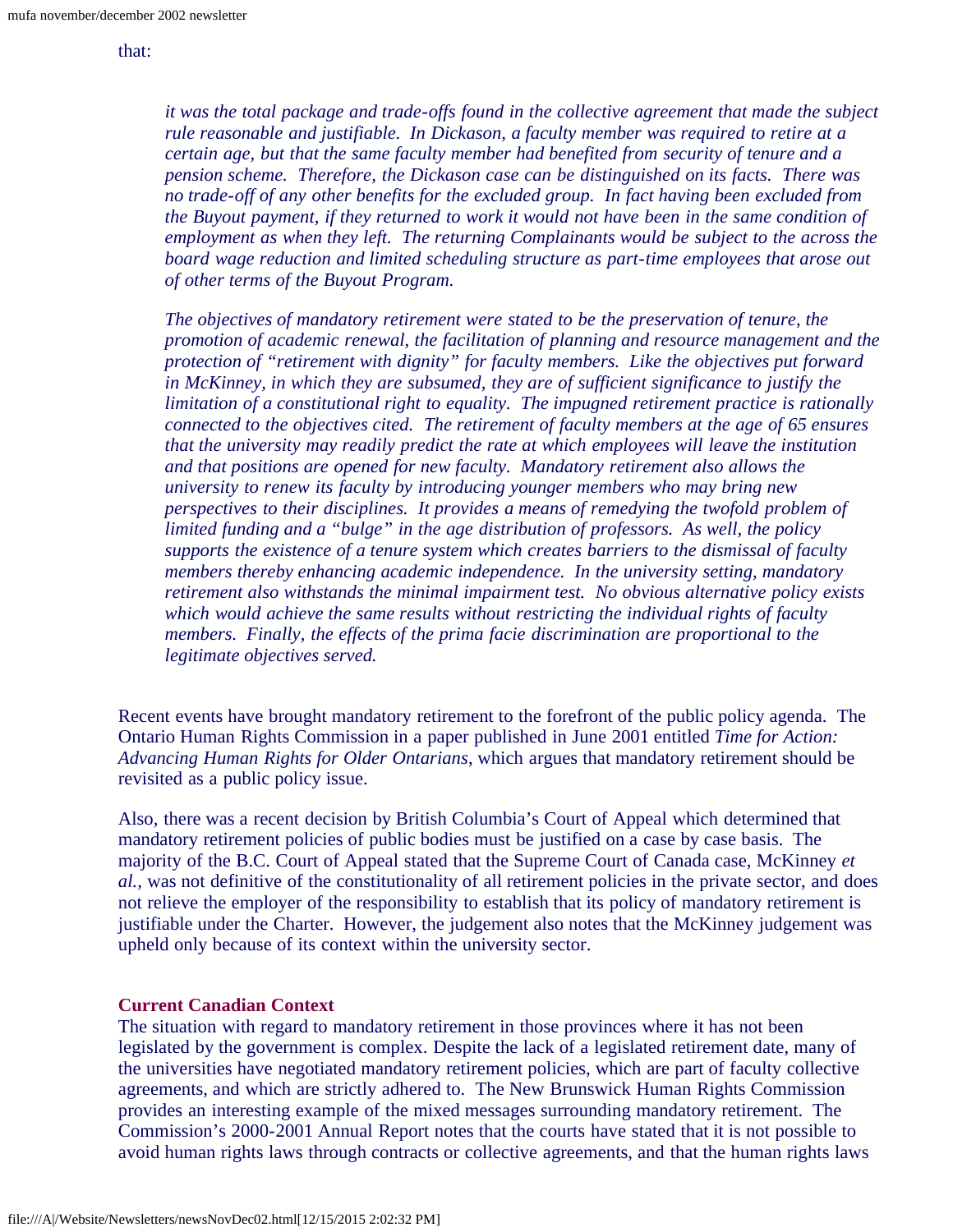prevail over any other law that conflicts with them unless it expressly says otherwise. However, the Human Rights Act itself contains exceptions. The most notable in the context of this paper is that mandatory retirement is allowed when it is provided for by a pension plan. Despite the provincial legislation in New Brunswick, the University of New Brunswick, St. Thomas University, as well as Mount Allison University all have collective agreements or stated university policies which specify the normal retirement date for professors and academic workers as 65.

In Quebec, the universities have generally not negotiated mandatory retirement into their collective agreements with faculty and academic staff. Here the situation is viewed with frustration by the universities who feel they have a lack of control over finances with respect to hiring. To varying degrees, the Boards of Governors at McGill, Concordia and Bishop's Universities have offered early retirement packages to try to entice older, higher-earning professors to retire, and have articulated their frustration with the fact that universities are constantly challenged by a shrinking budget. It is interesting that Quebec seems to be the lone province that has no legislated mandatory retirement, but where the universities have not found a way around the provincial mandate through the collective agreements.

#### **US Context**

A federal law mandating the elimination of mandatory retirement in the United States was passed in 1987. The implementation date of the legislation was January 1994, though a recent study shows that less than one quarter of academic institutions waited until 1994 to officially end mandatory retirement. At that time, some of the academic community feared that voluntary faculty retirements would slow and that this would decrease the opportunities for academic institutions to make new faculty appointments, and would also increase the institutions' salary costs. Recent studies of the experience of US academic institutions since the abolition of mandatory retirement have found that there has been little effect on the probability that faculty retire prior to normal retirement age. What has been demonstrated is that a substantial fraction of faculty members who would have been constrained by the law to retire at a specific age now appear to be postponing their retirements to later ages.

In 2000 the Committee on Retirement of the American Association of University Professors conducted a *Survey of Changes in Faculty Retirement Policies* of a large national sample of colleges and universities. The statistics and information about the American experience with the elimination of mandatory retirement presented here are from this AAUP study, as well as a subsequent TIAA-CREF Institute publication citing the same survey. The goal of the 2000 survey was to glean information on the characteristics of regular retirement programs for tenured faculty, the existence and nature of retirement incentive programs and phased retirement programs for tenured faculty members, on institutional policies relating to retired faculty, and on institutions' perceptions of the impact of the end of mandatory retirement on their faculty. The survey became a joint effort of the AAUP, the American Council on Education, the College and University Professional Association for Human Resources, the National Association of College and University Business Officers, and the TIAA-CREF Institute.

The issues of early retirement or financial incentive to retire is an important one. The survey found that 46.2% of the responding institutions had one or more financial incentive program instituted since the abolition of mandatory retirement in 1994 which encouraged tenured faculty members to retire prior to age 70. In slightly more than half of the cases in which buyouts were available, all tenured faculty members were automatically eligible for the buyout if they met the age and/or years of service and/or age plus years of service requirement for eligibility.

Some faculty members find the prospect of abruptly ending their academic careers very distasteful, and this is likely to induce them to postpone retirement. With regard to the gradual transition into retirement, the survey found 27% of responding institutions had formal programs to permit tenured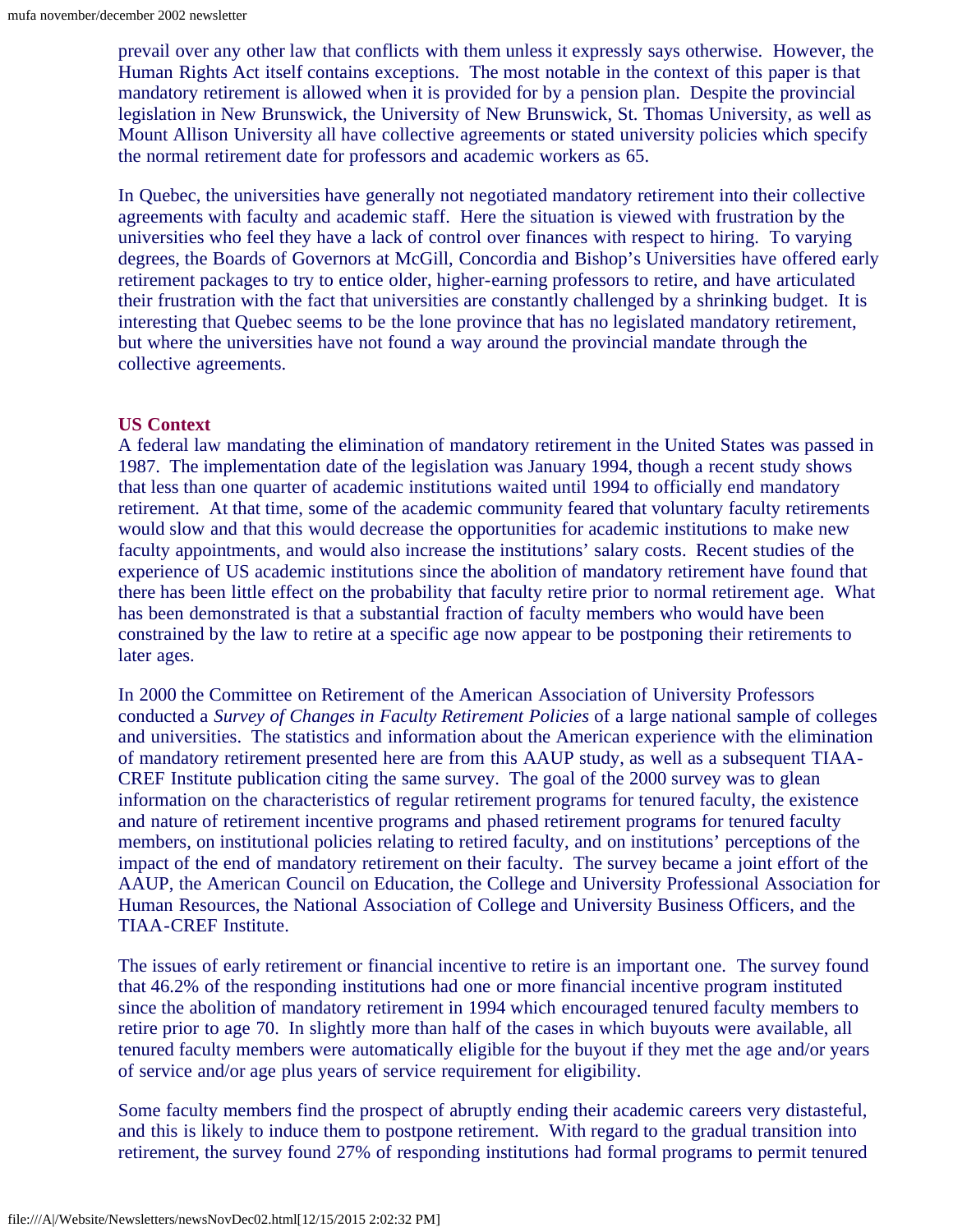faculty members to retire gradually by working part-time for a number of years before they formally retire. Institutions with defined contribution pension plans are twice as likely as institutions without defined pension plans to have such programs. The study found that almost all of the institutions permitted their retired faculty to teach after retirement on a part-time basis, although about half of the institutions indicated that only some retired faculty were permitted to teach. Most of the institutions reported that retired faculty members teaching part-time were paid similarly to other part-time faculty, which is to say, less than their salary as a tenured professor.

Many faculty members contemplating retirement would like to continue to teach on a part-time basis after they retire. Slightly less than half of the institutions indicated that they provide office space to retired professors, though a huge majority of doctoral institutions indicated that they provide such office space. Two-thirds indicated that they would provide retirees with access to computer systems and parking. Despite being a particular concern to active research scientists, only 11% of the American universities surveyed indicated that they routinely assign lab space to retired professors.

The survey found that only 22% of the institutions that responded indicated that the number of tenured faculty members continuing in full-time employment after age 69 was greater than prior to the institution's elimination of mandatory retirement. Most respondents reported that they did not believe that the abolition of mandatory retirement has caused more tenured faculty members to remain in their positions until a later date.

Some final points from the US survey demonstrates that the proportion of faculty staying on beyond age 70 was most likely to have increased at institutions which grant doctoral degrees. This would have significant impact on Ontario's public university system where the majority of university level academic institutions are equipped to grant doctoral degrees. For public institutions in the US, the study found that those which made contributions to retired faculty members' health insurance and/or have a phased retirement program were more likely to have reported that an increasing share of their faculty are now staying on beyond the normal retirement age of 70.

#### **References**

"The Survey of Changes in Faculty Retirement Policies." Ronald G. Ehrenberg for American Association of University Professors. 2002.

"Faculty Retirement Policies after the End of Mandatory Retirement". Ronald G. Ehrenberg and Michael J. Rizzo. Research Dialogue; TIAA-CREF Institute. Issue no. 69; October 2001.

"Student Enrolment and Faculty Recruitment in Ontario: The Double Cohort, the Baby Boom Echo, and the Aging of University Faculty." Byron G. Spencer, McMaster University. Revised March, 2002.

"Time for Action: Advancing Human Rights for Older Andirons." Ontario Human Rights Commission. June 2001.

#### **Mandatory Retirement: Background and Current Issues**

#### **Background**

A number of recent events has caused OCUFA to re-visit the issue of employee determined retirement (often referred to in public policy discussions as "ending mandatory retirement"). Although OCUFA has been extremely active on this issue in the past, it has been more than ten years since our policy position has been considered by the OCUFA Board. In March, the Board will be asked whether it wishes to develop a more current policy on the issue. At its meeting of February 8, the Collective Bargaining Committee will be given an opportunity to provide direction to the Board on this issue, as it has collective bargaining, as well as legislative, implications.

Recently, a number of faculty associations in Ontario have either been approached by individual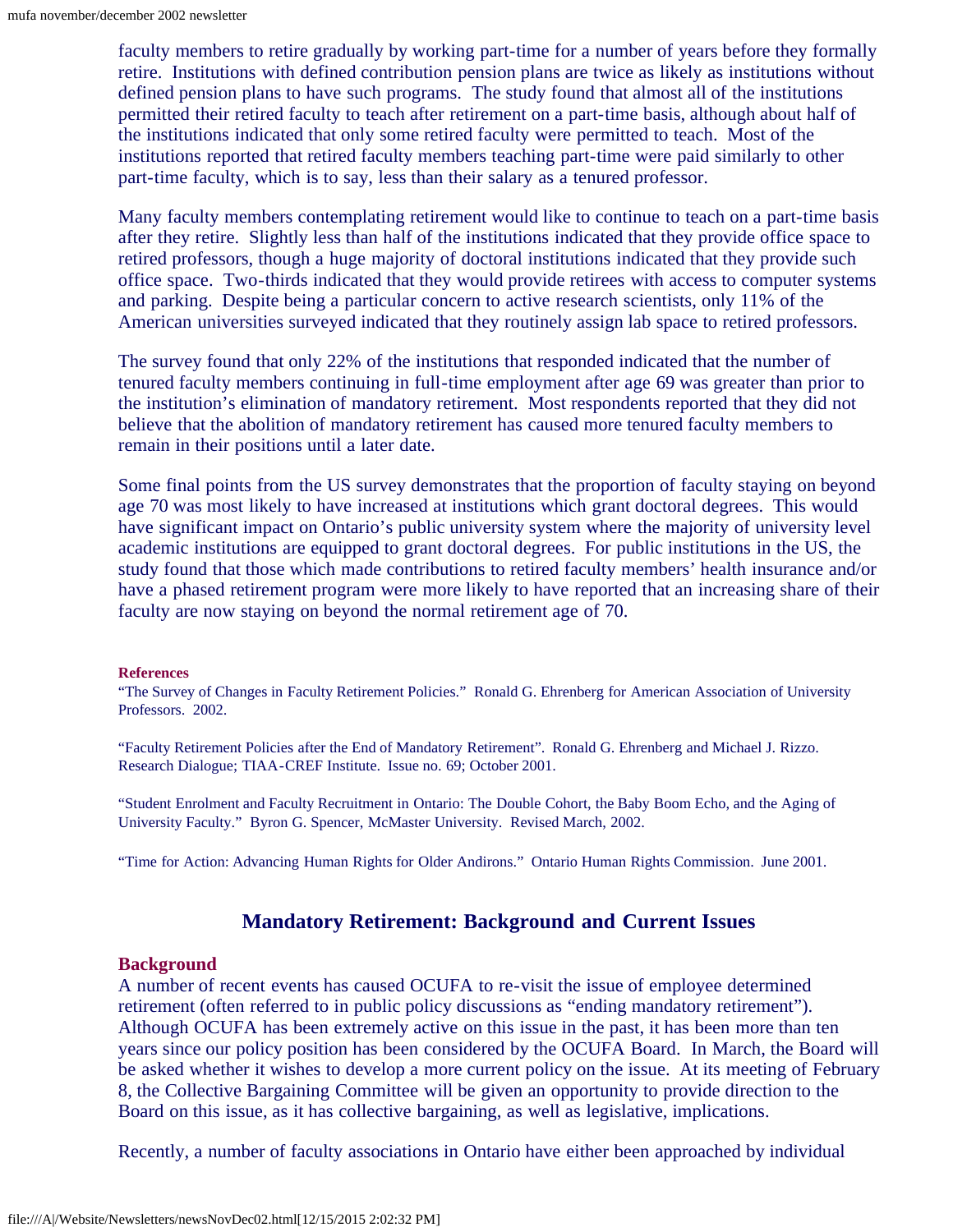members concerning their ability to maintain their employment past the normal age of retirement, or the bargaining committee of the faculty association has sought advice on negotiating extended or employee determined retirement into the collective agreement.

Under the current Human Rights Code, in employment, the right to be free from discrimination because of age is limited to people 18 years and older but less than 65 years. As a result, an employer can have a mandatory retirement policy, but the law does not require them to do so. A faculty association is free to negotiate a retirement age other than 65, but if the employer refuses to do so, it will not be guilty of age discrimination under the Code. However, the issue of mandatory retirement as discrimination has recently been examined by the Ontario Human Rights Commission in a paper published in June 2001 entitled *Time for Action: Advancing Human Rights for Older Andirons,* which argues that mandatory retirement should be revisited as a public policy issue.

OCUFA has argued that not only is mandatory retirement a discriminatory practice, but the economic and labour considerations that have traditionally been arguments upholding mandatory retirement policies must be seriously reconsidered. Economically, it is more beneficial to society for workers to contribute tax revenues, rather than having those forcibly retired workers drawing income from the state. On the labour front, the long standing arguments that mandatory retirement was necessary to allow new, younger workers access to jobs is no longer valid. The post-secondary education sector is one of many currently experiencing a drastic labour shortage, and which perfectly demonstrates the impracticality of forcing qualified, willing professors to retire when they are so desperately needed. The labour shortage in all sectors is predicted to increase as the babyboom generation retires. Since court challenges to mandatory retirement in Ontario have been unsuccessful, it is necessary to amend the Ontario Human Rights Code in order to make it illegal for workplaces to discriminate on the basis of age.

A recent decision by British Columbia's Court of Appeal determined that mandatory retirement policies of public bodies must be justified on a case by case basis. The majority of the B.C. Court of Appeal stated that the Supreme Court of Canada case, McKinney *et al.,* was not definitive of the constitutionality of all retirement policies in the private sector, and does not relieve the employer of the responsibility to establish that its policy of mandatory retirement is justifiable under the Charter. The judgement also notes that the McKinney judgement was upheld only because of its context within the university sector.

#### **Historical Involvement**

Ontario's university professors have long had an interest in changing public policy in Ontario to allow university professors to determine their own retirement date. In June of 1985, Board members passed a motion that OCUFA would pursue test cases on mandatory retirement in conjunction with CAUT and the other provincial faculty associations. The test case involving seven university professors knows as McKinney *et al.,* was pursued all the way to the Supreme Court. In a decision dated December 6, 1990, the justices stated that mandatory retirement was a legitimate infringement of the Charter of Rights and Freedoms, and was justified because the practice benefits society as well as the majority of employees. All of the justices agreed that mandatory retirement fundamentally violates the Charter, but five of the seven ruled that the violation was a "reasonable limit" on the individual's rights. The two dissenting justices were women, who argued that mandatory retirement was particularly unfair to women and other underprivileged groups who often start their academic careers later in life. In April of 1991 the Board moved to continue lobbying the provincial government for amendments to the Ontario Human Rights Code which would end mandatory retirement.

In 1987 OCUFA made a submission to the Ministry of Labour Task Force on Mandatory Retirement outlining OCUFA's concern with overall retirement policies, and maintaining that mandatory retirement was unjustified and unjustifiable discrimination on the basis of age. The Task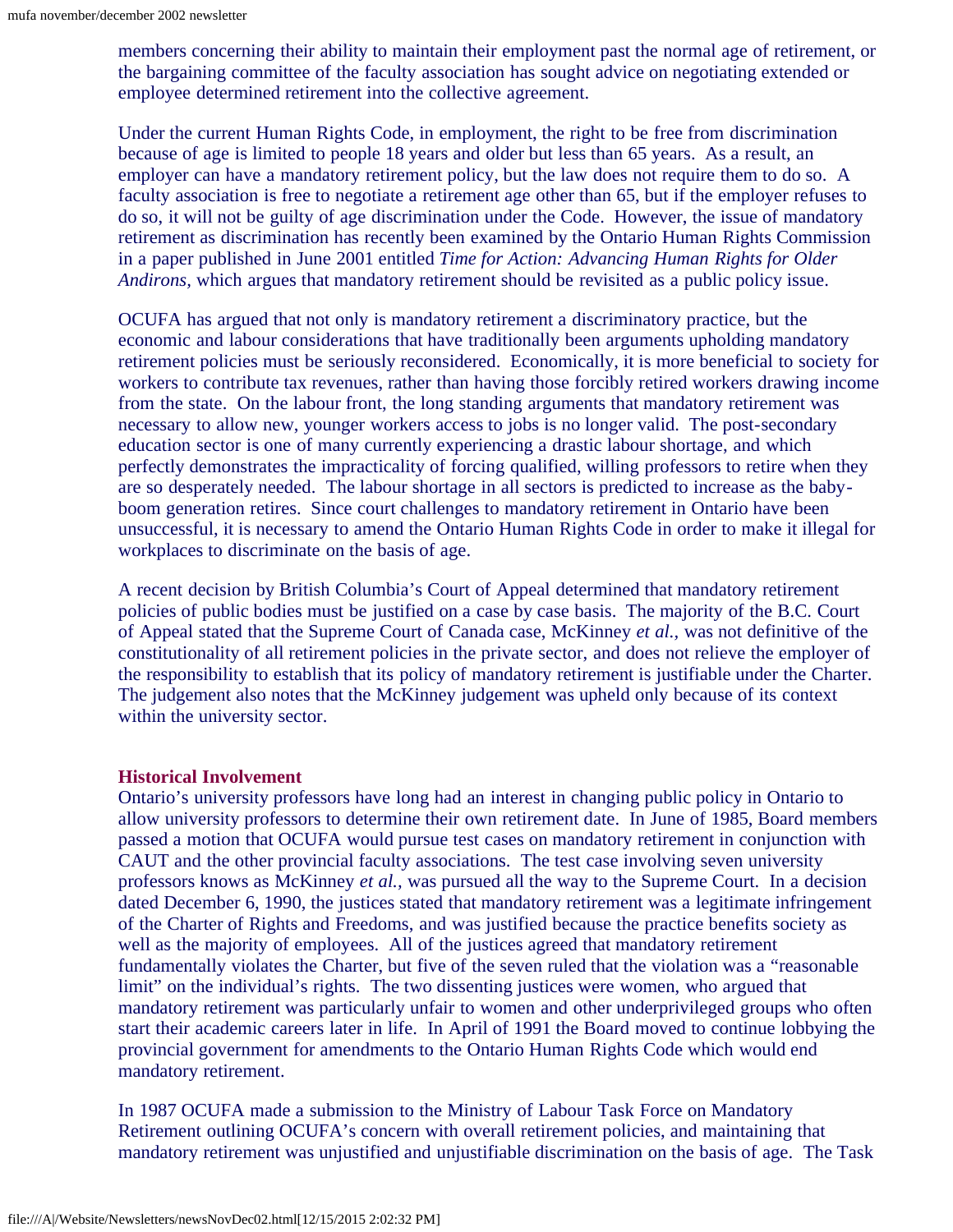Force's report advocated that should the government decide to end mandatory retirement, university faculty members should be exempt on the basis of the tenure system and the need to make way for younger academics. OCUFA sent a letter of rejection to the Minister of Labour.

In light of OCUFA's submission to the Task Force, as well as the motion passed by the Board to continue lobbying the provincial government to amend the Code in favour of voluntary retirement, current OCUFA policy endorses flexible retirement policies, including the right of professors to continue working past the normal retirement age.

#### **Collective Bargaining Approaches to Ending Mandatory Retirement**

In the mid-1980's, three Ontario faculty associations were successful in negotiating an extension to the normal retirement date. CUASA first negotiated an extension to mandatory retirement in 1985. The collective agreement allowed an employee to continue working until the age of 71 at the employee's discretion. However, under intense pressure from the employer, concessions to the language were negotiated in subsequent rounds of bargaining, and the clause was abandoned entirely in 1996. YUFA negotiated a flexible retirement policy in 1987, but had mandatory retirement imposed by the employer in the strike of 1996 (limited extended retirement rights still exist for low income faculty). OISE Faculty Association negotiated similar provisions to CUASA and YUFA, and were also forced to concede the language in the mid 90's. Since then, no faculty association has been successful in bargaining an extension to the normal retirement date.

<span id="page-9-0"></span>

# **MUFA Names Representative to EMT**

<span id="page-9-1"></span>**Ian Hambleton**, Professor in the Department of Mathematics & Statistics, will represent the Faculty Association on the reconstituted Enrolment Management Team. The Enrolment Management Team "will implement and oversee all enrolment policies approved by Senate and, after consulting with Faculties, Programs and other appropriate University groups, will report to the Provost on enrolment matters" (*Terms of Reference*). The EMT is chaired by Fred A. Hall, Associate Vice-President (Academic).

# **Need to Know: Your Benefits**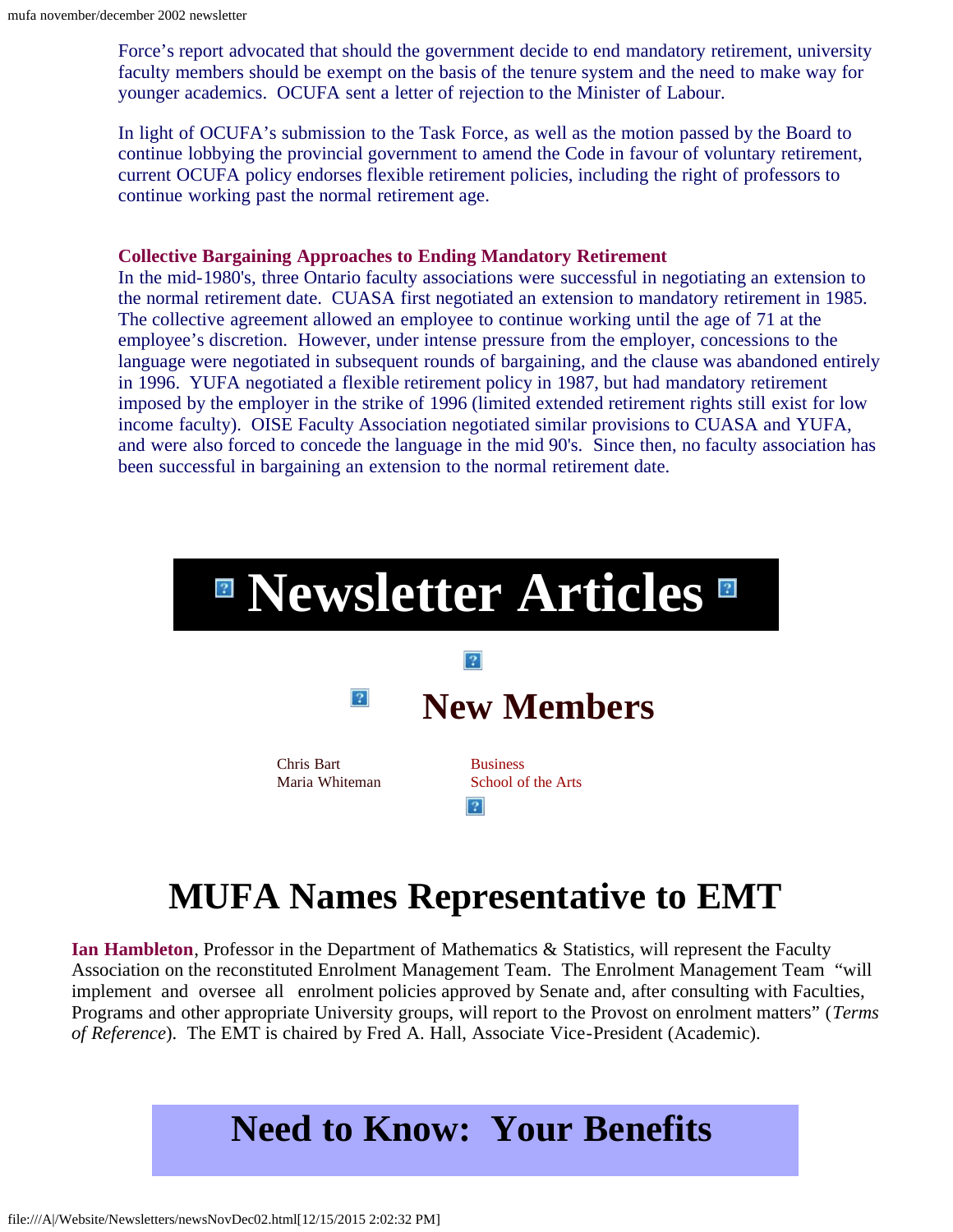# **Group Life Insurance**

 $\vert 2 \vert$ 

**The purpose of this benefit is to assist your beneficiary, in the form of a lump sum payment, in the event of your death while employed at McMaster University.**

**Basic coverage is provided by the University to all eligible staff. Optional coverage is fully paid for by the employee. All rates are subject to change based on the experience of the Plan and the demographics of the group being covered.**

**Basic Coverage is 175% of your annual salary\* (maximum coverage of \$175,000). Evidence of insurability is not required for enrolment in this mandatory benefit and McMaster pays the entire premium. The premiums paid are a taxable benefit.**

**Optional Coverage ranges from 25% to 500% of your annual salary\* (maximum coverage of \$500,000). Employees applying for optional life insurance coverage are required to provide evidence of insurability. The entire premium is paid by the employee and is based on your age, gender, and smoking status.**

**At retirement, an individual is provided with a \$5,000 Life insurance policy. If the individual is retiring on or after her/his Rule of 80 date, the individual may elect to continue his/her lump sum coverage up to age 65. Coverage under the Optional programme may not be continued beyond the individual's termination/retirement from the University.** 

**\*[For benefit purposes, salaries are limited to \$100,000 and if the salary is not an even \$1,000 it will be raised to the next higher \$1,000.]**

**New to the area and looking for a doctor? Call**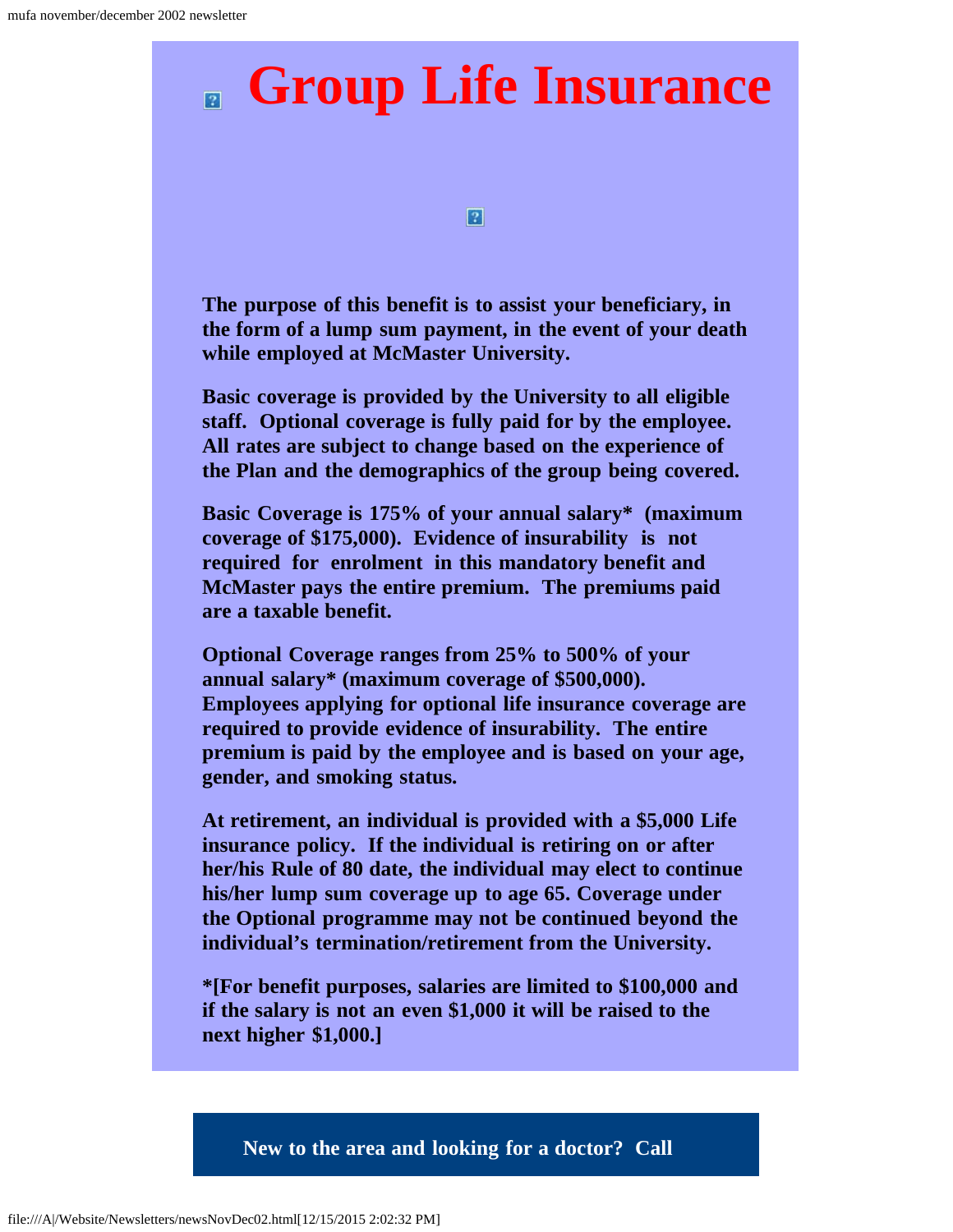**the Academy of Medicine in Hamilton (905-528- 1611). They will give you the names of physicians who are accepting new patients.**

### <span id="page-11-0"></span> $\sqrt{2}$

**I** 

**N**

**M**

**E**

**M**

**O**

**R**

**I**

**A**

**M**

Early in 2002 McMaster University lost David Winch, a highly valued faculty member who will be dearly missed by the academic community.

David Winch had already established a strong reputation as a microeconomic theorist when he joined the Department of Economics in 1966. During his twenty-three year career at McMaster, he continued his superb scholarship, publishing several books, articles and reviews that earned widespread recognition in the economics community. In recognition of his achievements, David was awarded a Killam Fellowship in 1971 to work on his scholarly text Analytical Welfare Economics. He was invited to give the prestigious Innis Lecture at the annual Canadian Economics Association meeting in 1977 and made a Fellow of the Royal Society of Canada that same year. David served as associate chair and then chair of the department for a total of six years, proving himself to be an outstanding leader and supportive mentor. Later serving on various committees and associations, including OCUFA (Ontario Confederation of University Faculty Associations), he continued to take part in departmental initiatives.

To honour David's memory, there is a memorial fund established in his name. For more information regarding this fund please contact Shelley Pooley, Faculty Advancement Officer for the Faculty of Social Sciences, at extension 24607, or e-mail pooleys@mcmaster.ca.





<span id="page-11-1"></span>*In response to requests from our members for financial information, we are pleased to provide the following column on what we hope will be a regular basis. The information below has been supplied by Joe Gadoury of Berkshire Securities. Please contact Mr. Gadoury directly at 905-529-5505 if you have any questions or require clarification.*

# Taking Control of YOUR Financial Future

As we continue with introducing you to the 5 Laws of Wealth Creation, so far we've covered Rule #1: Set the Goal and the Time Frame to Achieve It and Rule # 2: Use Other Peoples's Knowledge. One thing is for sure, in order to achieve anything in life, one has to devote some positive habits and a consistency to their applications. This leads us to the next topic.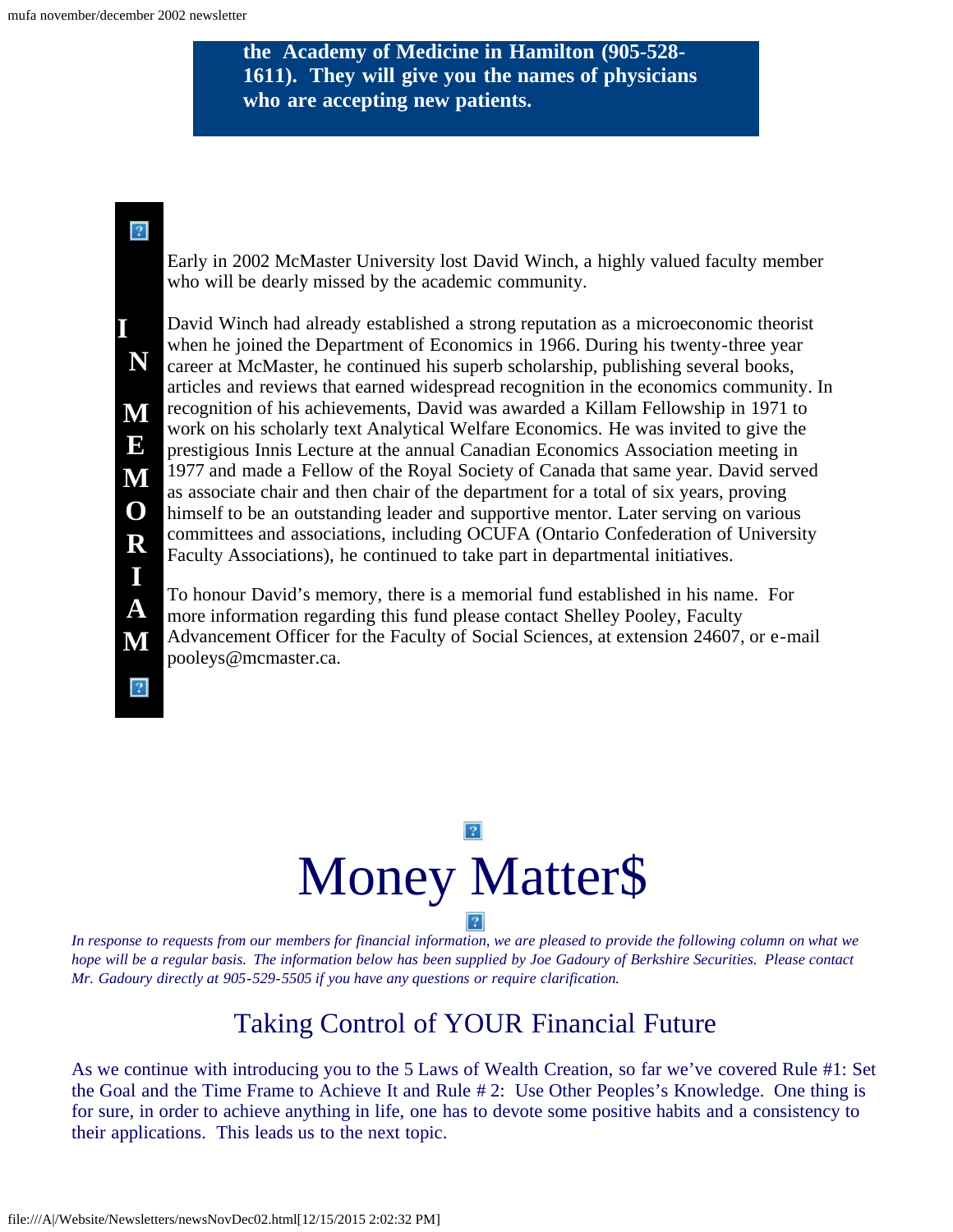## **Wealth Law #3: Pay Yourself First**

This concept has been covered in many books, including one written ages ago titled *The Richest Man in Babylon.* One of its central themes suggested that "10% of what you earn is yours to keep". We all recognize there are so many things which drain our bank accounts each month that sometimes there's "too much month at the end of the money".

In that essence, in order to plan proactively for your nest egg, you must establish the positive habit of Paying Yourself First before any money goes to those expenses which you need to sustain your being. This habit varies with each individual, but the best way is to use it in conjunction with Rule #1. Set up your future financial goal, subtract the future value of what you currently hold in your portfolio given a certain growth percentage, then calculate the yearly or monthly contributions necessary at a given growth rate to help you make up the deficiency if there is one. This is the first step in making an informed, calculated decision.

This may be best described by an example. Assume it is calculated that your future nest egg needs are \$1.2 million, and that you currently have a portfolio worth \$200,000. The time frame is 20 years. At an average 8% growth rate the \$200,000 would be worth about \$932,000. This leaves a deficiency of \$268,000. You would need to put away about \$5,860 each year or roughly \$455/month to achieve the \$1.2 million goal at the same 8% growth rate.

Methods vary, but by far the easiest is to have the value deducted straight from your paycheque. In many cases, some employers will match these contributions at some percentage value such as 50% - 100% up to a maximum contribution. In these instances, you should always take advantage of this 'free' money since it's an immediate return on your money which cannot be matched that consistently by any investment vehicle. And although this extra money is taxable, by having your plan sheltered under a registered vehicle such as a Registered Retirement Savings Plan (RRSP) or Registered Pension Plan (RPP), you can defer paying the tax on the employer contributions until some later date.

If this is not available, or for contributions over the maximums allowed through your employer sponsored plans, many institutions will enable monthly or bi-monthly pre-authorized contributions (PACs) directly from your bank accounts.

No matter which method is chosen, when used in conjunction with mutual funds whose daily values fluctuate, this habit takes advantage of the concept called "dollar cost averaging". This is the process where a fixed monthly amount is used to purchase a variable amount of shares or units of funds at the existing price. The paradox of this method is that it is actually beneficial when prices go **down** since this price volatility helps in buying more units at the lower prices. This will drop your average price/unit so that over time you would not need to recover to the top price in order to break even. Invariably, one hopes that over time the prices of the units will be much higher when you start withdrawing the funds on a systematic program, well into the future.

While there exist numerous options of what to purchase, you would need to ensure that whatever you buy will still have the growth potential necessary for you to reach your goal. Buying a 3% GIC or even a bond fund averaging 6% may **not** get you to where you're going. It's a simple mathematical fact. Achieving a higher level of return on even your monthly contributions may require a higher level of risk in what you include in your portfolio. What level of risk you can accept is an individual choice.

In our next edition, we will introduce a slight modification on the "Pay Yourself First" concept. It's one that could potentially be less expensive and more tax efficient for the future income stream that will be derived. Stay tuned.

*Author's Note - if you wish copies of our normal quarterly newsletter, please send either your e-mail address or postal address to: [jgadoury@berkshire.ca.](mailto:jgadoury@berkshire.ca) Back issues are available upon request.*